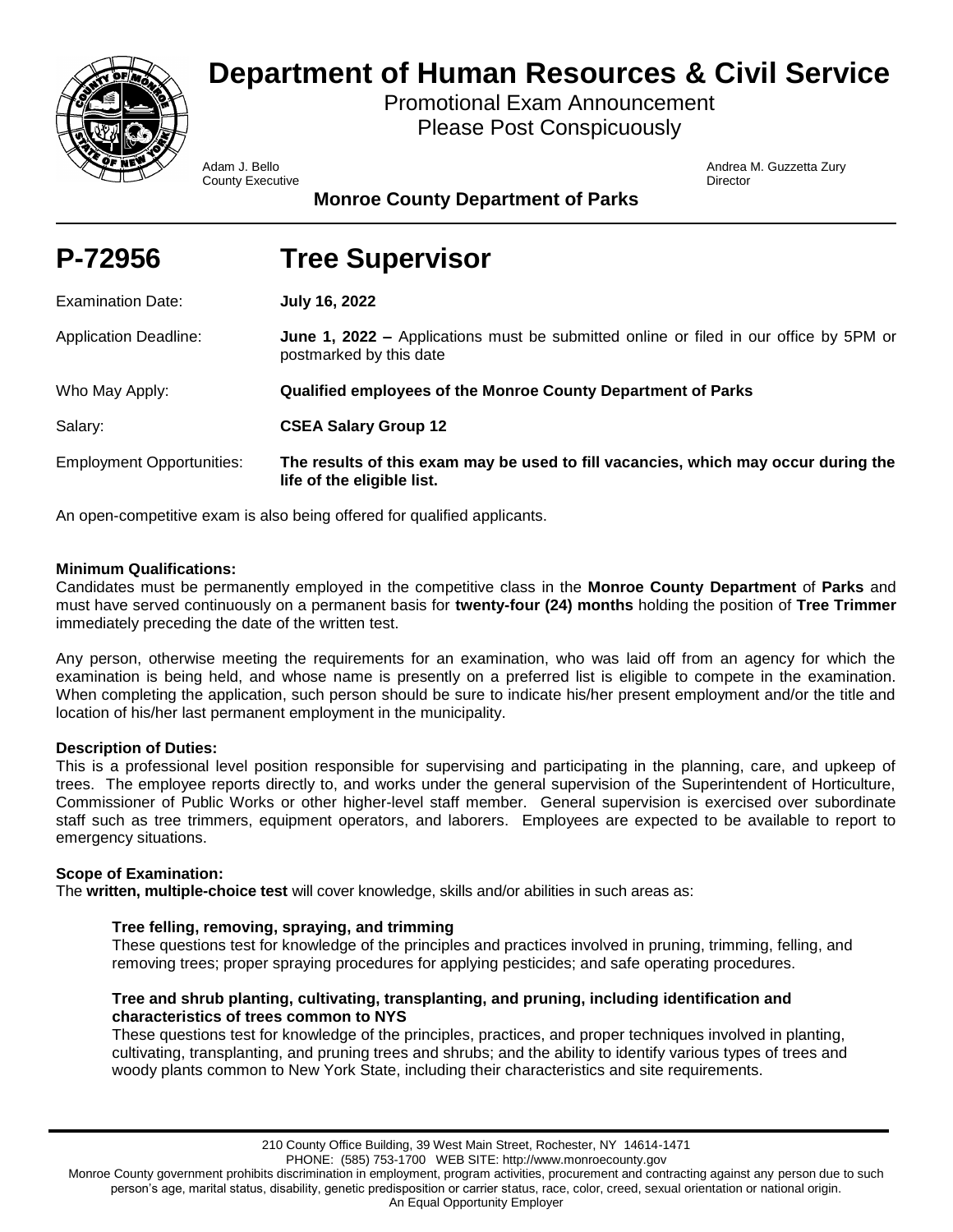#### **Tree Supervisor, P-72956 (Monroe County Department of Parks)**

## **Tools, equipment, terminology, and safety practices related to the care and removal of trees**

These questions test for knowledge of the proper use and maintenance of the various types of tools and equipment involved in the care and removal of trees, including safe operating practices.

## **Prevention, control and treatment of tree diseases and pest damage**

These questions test for knowledge of the principles and practices involved in tree protection and maintenance, and may include such areas as the identification and control of tree pests, tree diseases, and invasive species; treatment of tree diseases and pest damage; proper and safe use of treatment and control methods and materials; preventive measures; and Integrated Pest Management (IPM).

## **Supervision**

These questions test for knowledge of the principles and practices employed in planning, organizing, and controlling the activities of a work unit toward predetermined objectives. The concepts covered, usually in a situational question format, include such topics as assigning and reviewing work; evaluating performance; maintaining work standards; motivating and developing subordinates; implementing procedural change; increasing efficiency; and dealing with problems of absenteeism, morale, and discipline.

## **Calculators and Reference Materials:**

Most civil service written tests do not require the use of a calculator or slide rule. However, the use of calculators is **ALLOWED** for this exam. Candidates have the option of bringing a hand-held, quiet, battery or solar-powered arithmetic calculator or a slide rule to the test room. Candidates will not be permitted to use calculators containing spell check, dictionary, language translator, address or telephone book, personal digital assistants, or typewriter keyboard features, or any similar devices. You may not bring books or other reference materials.

This written examination is being prepared and rated in accordance with Section 23(2) of the Civil Service Law. The provisions of the New York State Civil Service Law, Rules and Regulations dealing with the preparation and rating of examinations, as well as establishment and certification of eligible lists for positions in the classified service will apply to this examination.

------------------- BASIC CIVIL SERVICE INFORMATION ----------------------------------

## **Applications:**

If you are applying for more than one exam, a separate application is required for each exam. Applications may be obtained at the address or web-site indicated at the bottom of the first page of this announcement.

## **Candidates must record the Exam Number and Title on the Application.**

#### **Seniority:**

Seniority points will be added to the score of every passing candidate at the rate of one (1) point for each appropriate five (5) year period for each year of continuous permanent service calculated to the date of original entry in the permanent classified service in accordance with the following schedule.

Seniority points will be calculated at the time of examination.

#### **Certifications and Appointments:**

The eligible list resulting from this examination will be established in accordance with the final earned numerical rating of passing candidates regardless of residence.

#### **Veteran's Credits:**

Veterans entitled to and wishing to claim additional points must file in the Monroe County Department of Human Resources an Application for Veteran's Credits (VC-1) form, and a copy of their military discharge papers (DD-214). Disabled veterans must also file two (2) copies of an Authorization for Veteran's Disability Record (VC-4) with Veterans Affairs. These forms are available at the Monroe County Department of Human Resources and must be filed within thirty (30) days of the examination date. No credit may be added after the eligible list has been established.

Candidates currently on active duty may apply within thirty (30) days of the examination. Upon discharge, candidates must submit a copy of their military discharge papers (DD-214). Any extra points will be applied upon our receipt of the discharge papers.